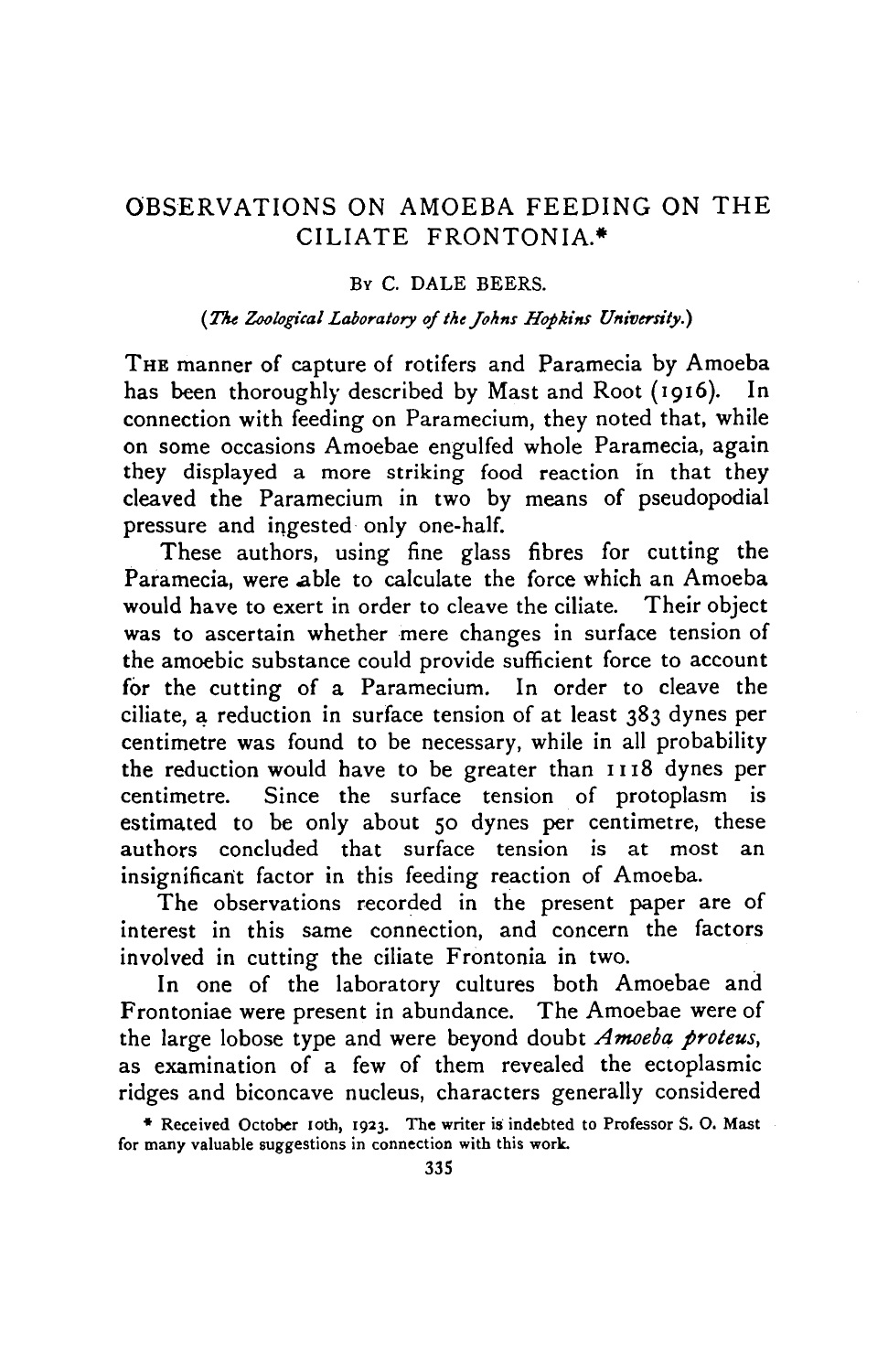to be specific for *A. proteus.* In length the Frontoniae measured some  $250 \mu$ , and corresponded to the descriptions of *F. leucas.* It is only rarely that Frontoniae flourish in hay infusion cultures, though in certain cultures containing much bacterial zooglœa and decaying organic matter, they fare exceedingly well. On numerous occasions they were seen to feed on this organic debris. On account of this food, they were distinctly black, and not hyaline or greenish as when feeding in open pools on algae and the like. Moreover, they were consistently symmetrical in form, never being distorted by contained food.

On one occasion upon examining this culture with a dissecting binocular, an Amoeba was observed which had partially engulfed a Frontonia (fig. 1, *A).* By means of pseudopodial pressure, the Amoeba had constricted the middle region of the Frontonia until the latter was forced into the shape of a dumb-bell. One half of the Frontonia was enclosed by the pseudopods of the Amoeba, the other half was free. When first observed the ciliate was making desperate attempts at escape, and was dragging the Amoeba here and there about the bottom of the culture.

Both organisms were immediately transferred to a depression slide in a large drop of culture fluid and there observed under the microscope. For some moments the Amoeba was carried around by the actively moving ciliate. During this interval opportunity was afforded to note that from all appearances the constriction in the middle region of the Frontonia was not the result of pressure exerted by two apposed pseudopods of the Amoeba, but was due to centripetal pressure exercised by a closed collar of amoebic protoplasm.

Later the Amoeba became attached to the slide and continued the process of ingestion (fig. 1,  $A$ ). It seemed likely that the pseudopodial ring of the Amoeba would continue its centripetal compression and constrict the captured Frontonia in two, the proximal or engulfed end becoming simultaneously enclosed in a food vacuole and the distal or free half escaping. However, the process of cleaving ended when constriction had progressed as far as is indicated in fig. 1, *A,* the manner of procedure of the Amoeba being then altered. While the body of the Amoeba,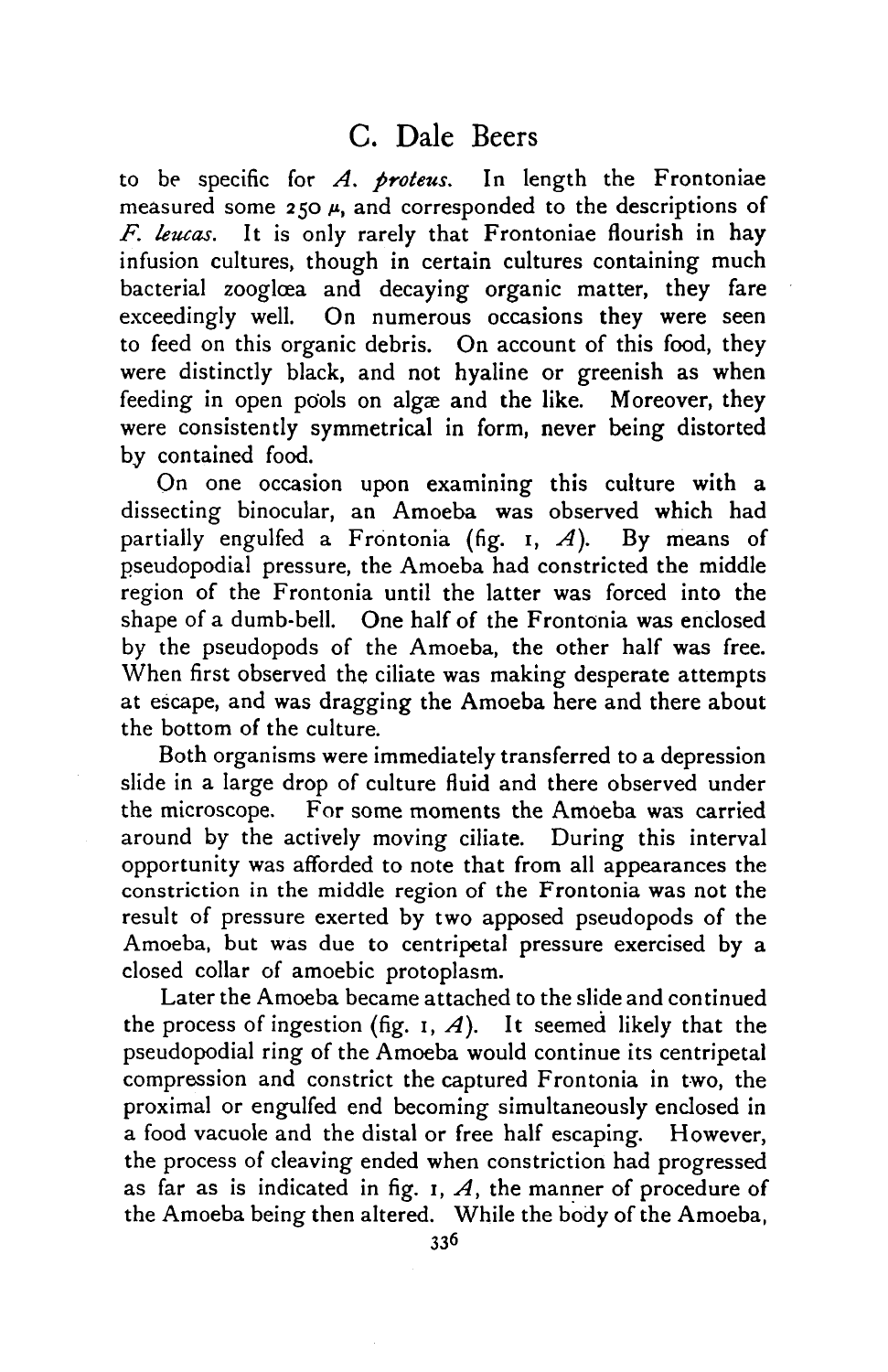Amoeba Feeding on the Ciliate Frontonia



**FIG. I.—Successive free-hand sketches showing an Amoeba cleaving a captured Frontonia in half and ingesting one-half. Arrows indicate the direction of movement of the pseudopodial collar of the Amoeba. The sketches were made at intervals of about one minute and a half:** *a,* **Amoeba attached to substratum ;** *t,* **engulfed half of** Frontonia; f, free half of Frontonia; i, middle region of Frontonia constricted into the shape of a strand connecting the halves;  $\rho$ , pseudopodial collar of **Amoeba;** *i,* **portion of interconnecting strand attached to free half.**

*A.* **The middle region of the Froatonia is markedly constricted by the pseudopodial coHar or cup of the Amoeba.**

*B.* **The collar of amoebic protoplasm is flowing in the direction of the free half of the Frontonia, thus pushing the halves farther apart and stretching the constricted interconnecting portion.**

*C-D.* **The pressure of the pseudopodial collar is pressing the free half of the ciliate into a spherical shape and stretching the strand until it shows signs of breaking in one excessively narrowed region.**

*E.* **The strand has parted ; the protoplasmic collar of the Amoeba is being retracted.**

*F.* **The elasticity of the free half is bringing it back to the normal shape. The pseudopodial collar is nearly retracted.**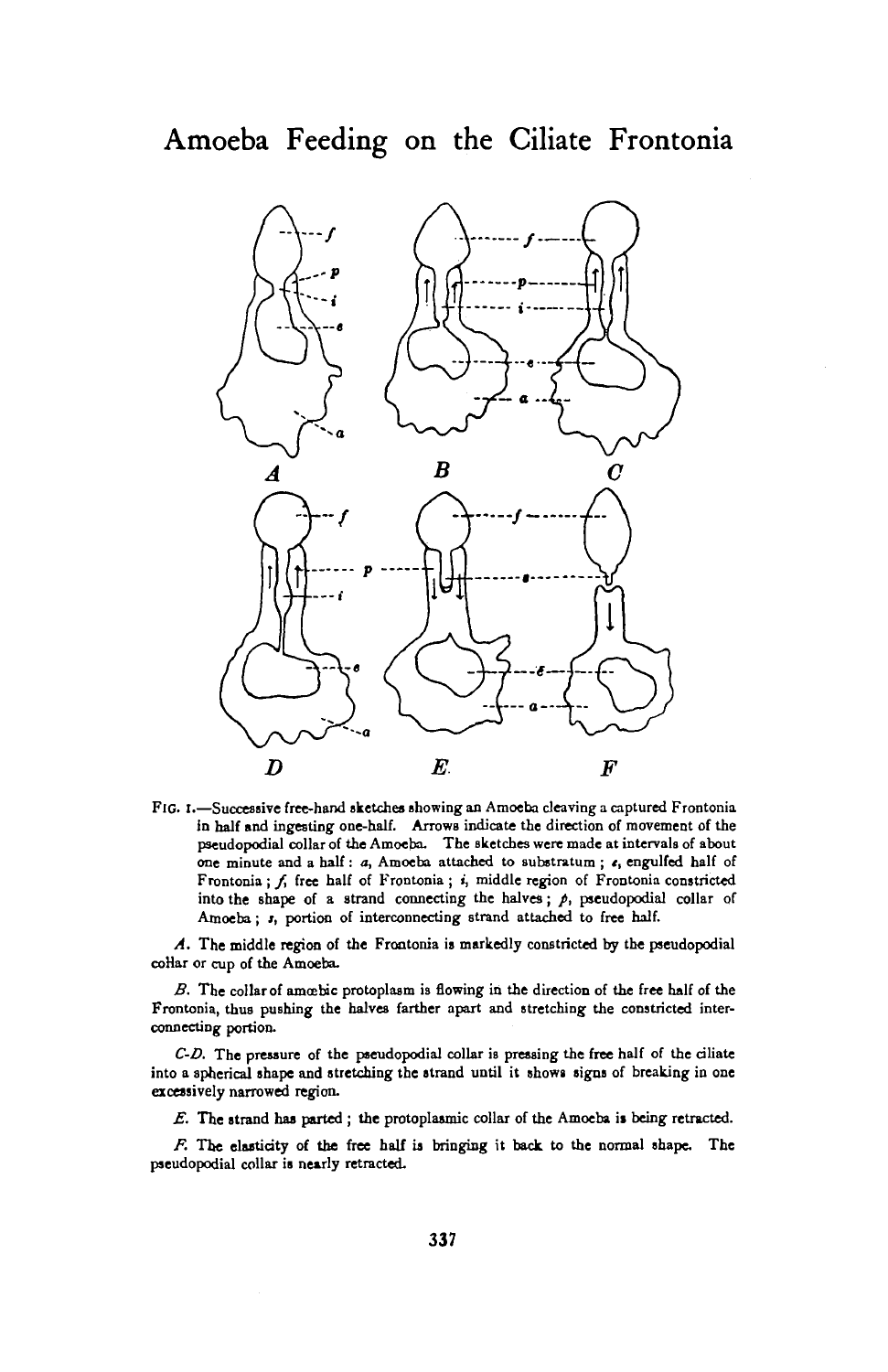firmly attached to the substratum, held fast to the proximal half of the ciliate, the collar of protoplasm, still exerting sufficient centripetal pressure to keep the middle region of the Frontonia constricted, began to flow in the direction of the free end of the ciliate (fig. i, *B},* thus elongating the strand which connected the halves and forcing the free half to approach the shape of a sphere. As the protoplasmic collar continued to flow distally, this half became nearly spherical (fig.  $I, C$ ), while the interconnecting strand became continuously longer, and showed indications of breaking in one excessively narrowed region (fig. i, *D).* In fact, it was in this narrowed region that the strand parted a moment later (fig. i, *E),* its severance, and the consequent separation of the ciliate into halves, marking the completion of the process of ingestion.

Following the separation of the halves, the pseudopodial collar of the Amoeba was gradually retracted (fig. i, *E* and *F).* As the pressure was removed from the free half of the Frontonia, this half ceased to be globular, and more nearly assumed the normal shape, though a portion of the attenuated interconnecting strand still remained attached to it at the base (fig.  $I$ ,  $E$  and  $F$ ). As the protoplasmic collar continued to be retracted, this free half gradually slipped out of the depression in which it was held by its attenuated part and swam about erratically for some time (fig.  $r, E$  and  $F$ ). The half ingested by the Amoeba formed a large, slightly irregular food vacuole of a distinctly black colour. The process, from the time of attachment of the Amoeba to the complete retraction of the pseudopodial collar, required about eight minutes.

Following these observations, the culture was examined again to see if other Amoebae were feeding on Frontoniae. Though no additional instances were noted at the time several Amoebae, each containing a large black food vacuole, were noticed. It appears certain that these vacuoles resulted from the ingestion of Frontoniae, for vacuoles produced by the ingestion of any other creature in the culture, whether Paramecium, rotifer, or flagellate, or bacterial zooglœa, were always much lighter in colour.

This culture was frequently observed, and while the characteristic black food vacuoles were noted on several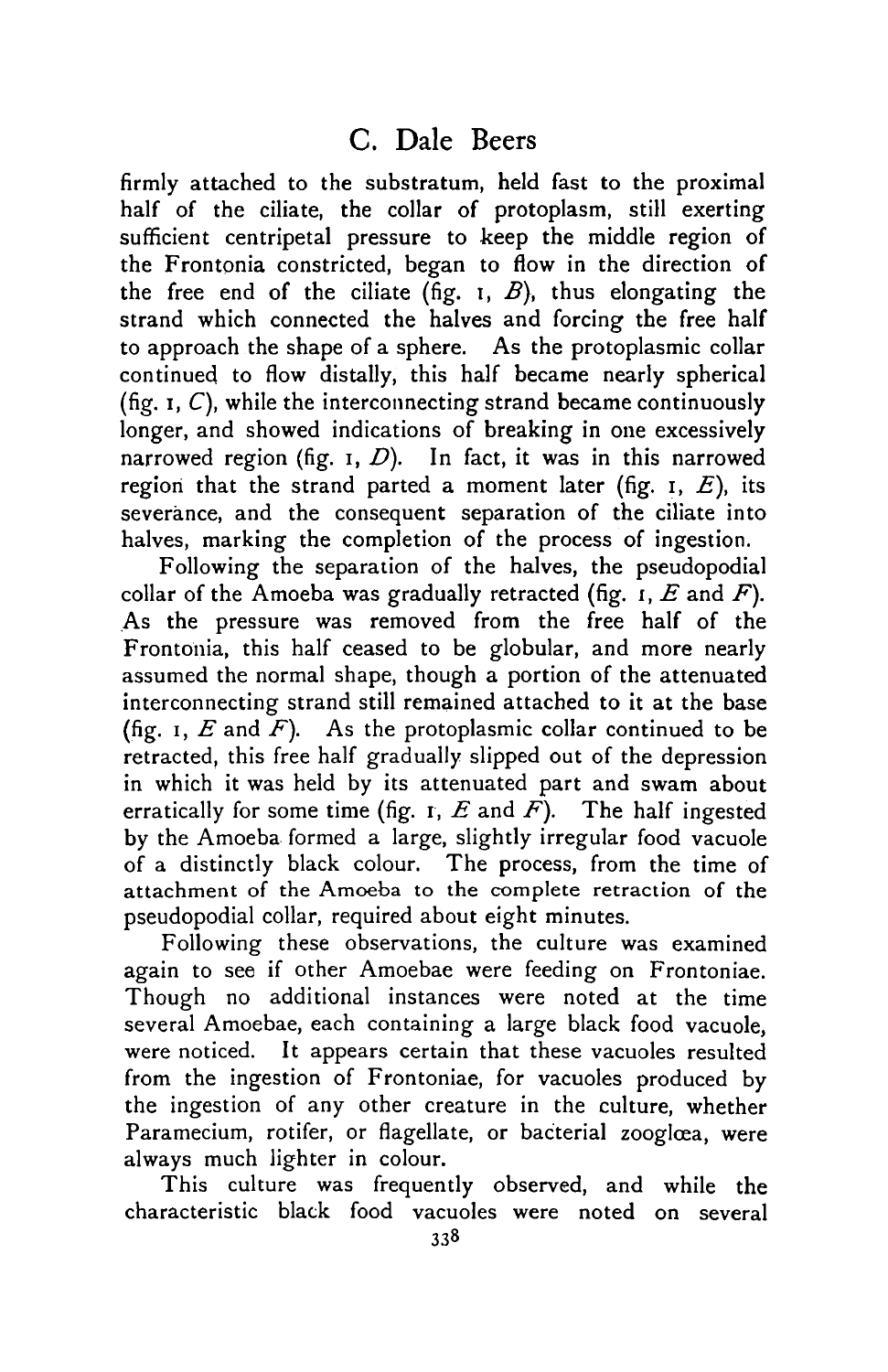## Amoeba Feeding on the Ciliate Frontonia

occasions, an actual repetition of the feeding phenomenon was not witnessed for an interval of nearly three weeks, when a casual examination disclosed an Amoeba attached to the bottom and holding a captured Frontonia as before. Camera lucida drawings were made showing different stages in the process (fig.  $2$ ,  $A$ - $E$ ). These figures agree in all respects with the



FlG. *2.*—Successive camera lucida sketches for comparison with the free-hand sketches of fig. I, made at intervals of two minutes showing a second case of Amoeba cutting Frontonia in half. In the process the Frontonia was stretched from a length of 250  $\mu$  (A) to a length of 310  $\mu$  (C). Labelling as in fig. 1.

free-hand sketches (fig. i, *A-F)* made in the first instance, and show clearly that by means of longitudinal pressure exerted by the pseudopodial collar of the Amoeba, the halves of the Frontonia were continuously pushed farther apart until the severance of the interconnecting portion occurred.

In both cases the pseudopodial collar of the Amoeba was distinctly hyaline in character, containing only small granules and having the appearance generally characteristic of the ectosarc.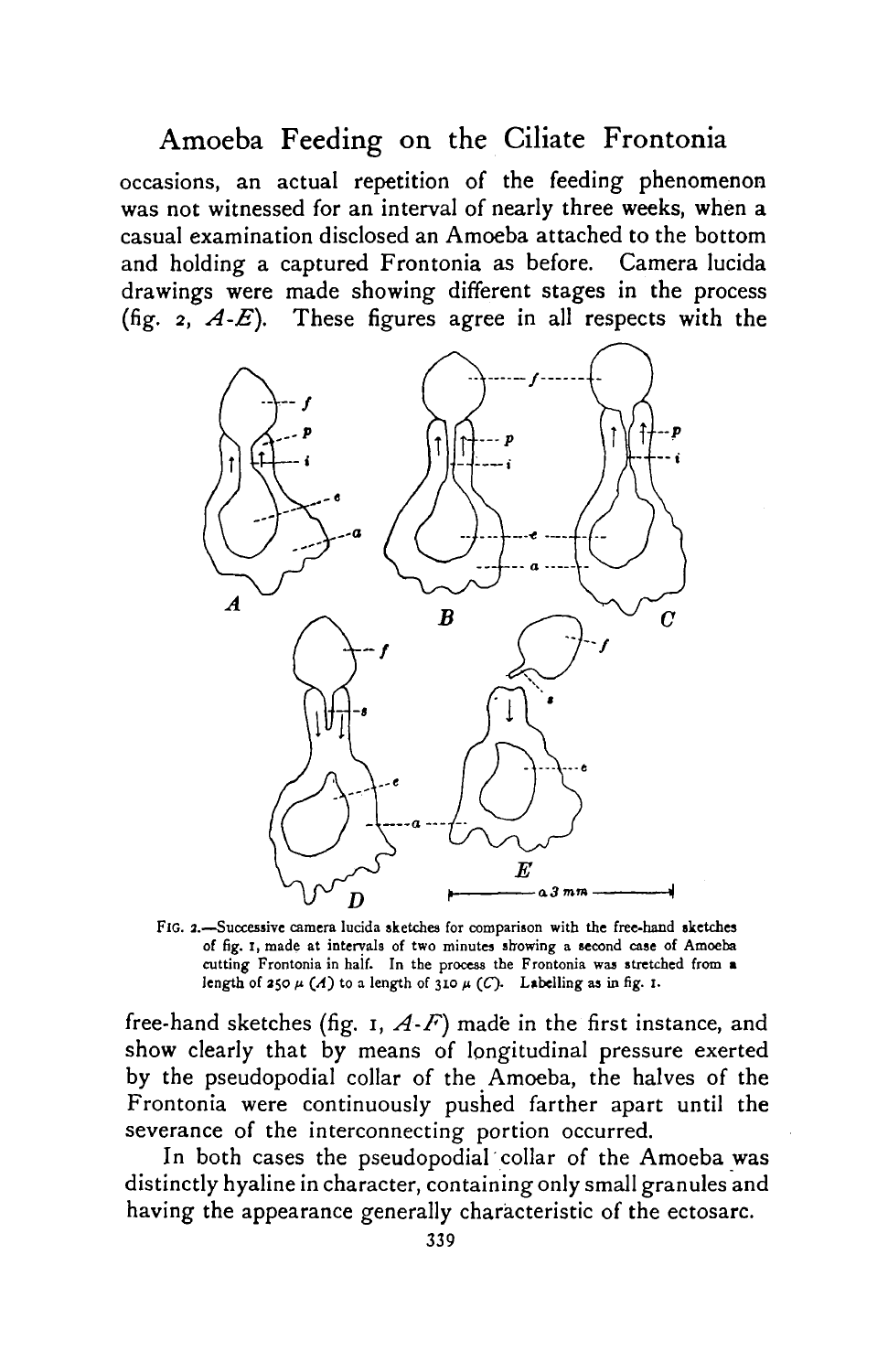Digestion of the engulfed halves of Frontonia appeared to progress at a very slow rate. The first Amoeba isolated following ingestion retained the vacuole for nearly four days. The second Amoeba retained its vacuole three days. Greenwood (1887) and Mast and Root (1916) have noted that vacuoles containing rotifers may be retained for three days with incomplete digestion at the end of that time.

The feeding of Amoeba on Frontonia is of especial interest when considered in the light of the surface tension theory as generally interpreted, *i.e.* the idea that the varied activities of Amoeba are brought about entirely by changes in surface tension of the amoebic substance.

That surface tension could provide sufficient force to enable Amoeba to compress so turgid an organism as Frontonia, appears impossible. Moreover, surface tension in no wise explains the manner in which Amoeba is enabled to maintain its hold on Frontonia, while being dragged about in the debris of the culture by its captive. Nor does it appear rational to conclude that the force which the protoplasmic collar exerts in ultimately cleaving the Frontonia could possibly result from changes in surface tension. The force of the collar of amoebic protoplasm not only stretches the interconnecting portion out to a relatively great length, but in so doing presses the distal half of the ciliate into the shape of a sphere (fig. 1, *C* and *D;* fig.  $2$ ,  $C$ ). It is significant to recall that when the pressure is removed this half still displays sufficient elasticity to return partially or entirely to the normal shape (fig. 1,  $F$ ; fig. 2,  $E$ ). Furthermore, while the Amoeba is stretching the Frontonia, it is obvious that the protoplasmic collar is exerting an appreciable centripetal pressure, else the middle region of the Frontonia would not preserve the shape of an elongated strand. In this regard it is well to call attention to the variety of shapes assumed by the engulfed half, for in each of the accompanying sets of figures the shape of this half is different. Clearly these different shapes are the result of varying pressures exerted over the surface of the engulfed half by the Amoeba. Whether surface tension could furnish sufficient force to hold and thus compress the engulfed half, is highly questionable.

The process of ingesting a half Frontonia, therefore, appears